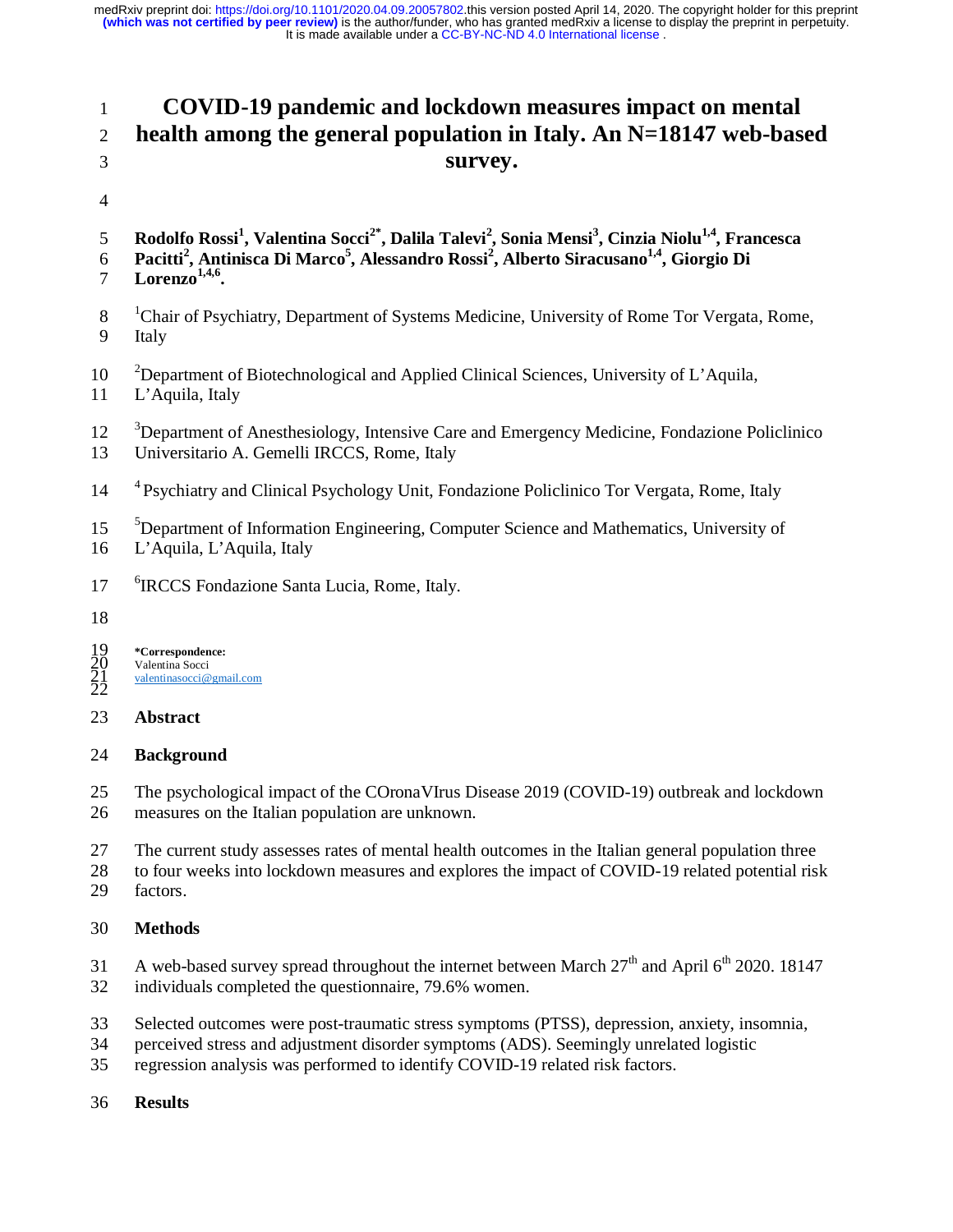- 37 Respondents endorsing PTSS, depression, anxiety, insomnia, high perceived stress and adjustment
- 38 disorder were 6604 (37%), 3084 (17.3%), 3700 (20.8%), 1301 (7.3%), 3895 (21.8%) and 4092
- 39 (22.9%), respectively. Being woman and younger age were associated with all of the selected
- 40 outcomes. Quarantine was associated with PTSS, anxiety and ADS. Any recent COVID-related
- 41 stressful life event was associated with all the selected outcomes. Discontinued working activity
- 42 due to the COVID-19 was associated with all the selected outcomes, except for ADS; working
- 43 more than usual was associated with PTSS, Perceived stress and ADS. Having a loved one
- 44 deceased by COVID-19 was associated with PTSS, depression, perceived stress and insomnia.

#### 45 **Conclusion**

- 46 We found high rates of negative mental health outcomes in the Italian general population three
- 47 weeks into the COVID-19 lockdown measures and different COVID-19 related risk factors. These
- 48 findings warrant further monitoring on the Italian population's mental health.
- 49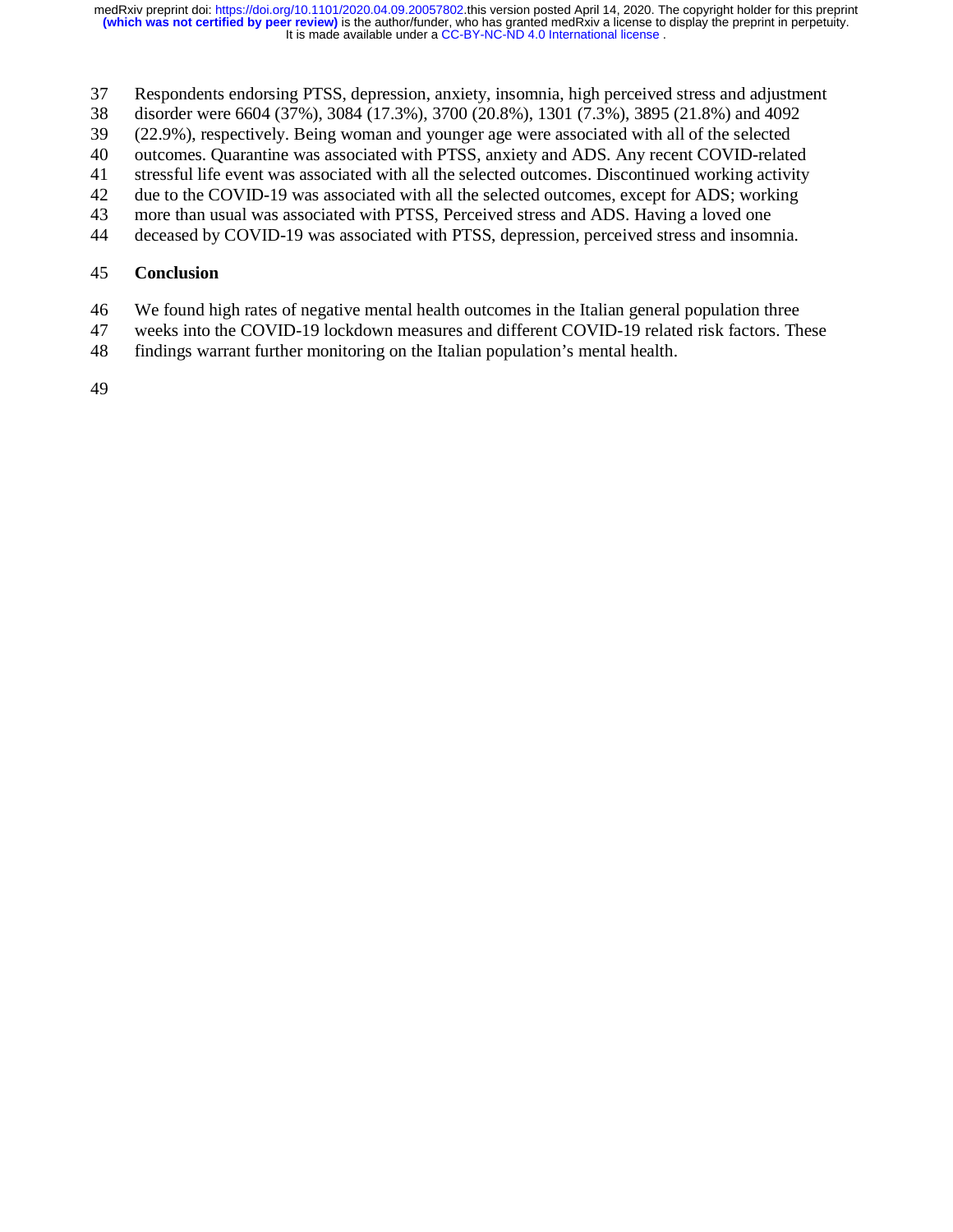#### 50 **Background**

51 The psychological impact of the COronaVIrus Disease 2019 (COVID-19) outbreak and related

52 lockdown measures among the Italian population are unknown. The COVID-19 pandemic is a

53 global health emergency that could potentially have a serious impact on public health, including

54 mental health (World Health Organization, 2020a; Xiang et al., 2020). Since clusters of atypical

55 pneumonia of unknown etiology were discovered in the city of Whuan, Hubei province, in late

56 December 2019, the viral disease has continued to exponentially spread throughout China and

57 worldwide. Italy has been the first European country that had to face the pandemic. On March  $9<sup>th</sup>$ 

58 2020, lockdown measures were enforced by the government on entire national territory. 59 Lockdown measures included travel restrictions, the mandatory closure of schools, nonessential

60 commercial activities and industries. People were asked to stay at home and socially isolate

61 themselves to prevent being infected.

62 As previously reported, health emergencies such as epidemic can lead to detrimental and long-

63 lasting psychosocial consequences, due to disease related fear and anxiety, large-scale social

64 isolation, and the overabundance of (mis)information on social media and elsewhere (Dong and

65 Bouey, 2020). At the individual level, epidemics are associated with a wide range of psychiatric

66 comorbidities including anxiety, panic, depression and trauma-related disorders (Tucci et al.,

67 2017). The psychosocial impact of health emergences seems to be even higher during quarantine

68 measures (Brooks et al., 2020). Quarantine has been associated with high stress levels

69 (DiGiovanni et al., 2004), depression (Hawryluck et al., 2004), irritability and insomnia (Lee et

70 al., 2005). Furthermore, being quarantined is associated with acute stress (Bai et al., 2004) and

71 trauma-related (Wu et al., 2009) disorders, particularly in specific at-risk populations such as

72 health workers (Lai et al., 2020).

73 Concerning the COVID-19 pandemic, a study on 1210 respondents in China found rates of 30%

74 of anxiety and 17% of depression (Wang et al., 2020). Further, in a nationwide survey including

75 more than 50.000 Chinese respondents, almost 35% of the participants reported trauma-related

76 distress symptoms, with women and young adults showing significantly higher psychological

77 distress (Qiu et al., 2020).

78 Together, these findings strongly suggest the need to accurately and timely assess the magnitude

79 of mental health outcomes in the general population exposed to COVID-19 pandemic, with

80 particular regard to the implementation of preventive and early interventions strategies for those at

81 higher risk. However, no study to date has investigated mental health outcomes and associated

82 risk factors in the Italian population. This could be of additional relevance considering the

83 implementation of the strict lockdown and social distancing measures imposed on the entire

84 national territory.

85 The aim of the current study was to assess rates of mental health outcomes in the Italian general

86 population three to four weeks into lockdown measures and to explore the impact of COVID-19

87 related potential risk factors. This study aims at providing evidence that could potentially inform

88 subsequent research strategies and mental health delivery in Italy and Europe.

89

## 90 **Methods**

## 91 *Study Design*

92 A cross-sectional web-based survey design was adopted. Approval for this study was obtained

93 from the local IRB at University of L'Aquila. On-line consent was obtained from the participants.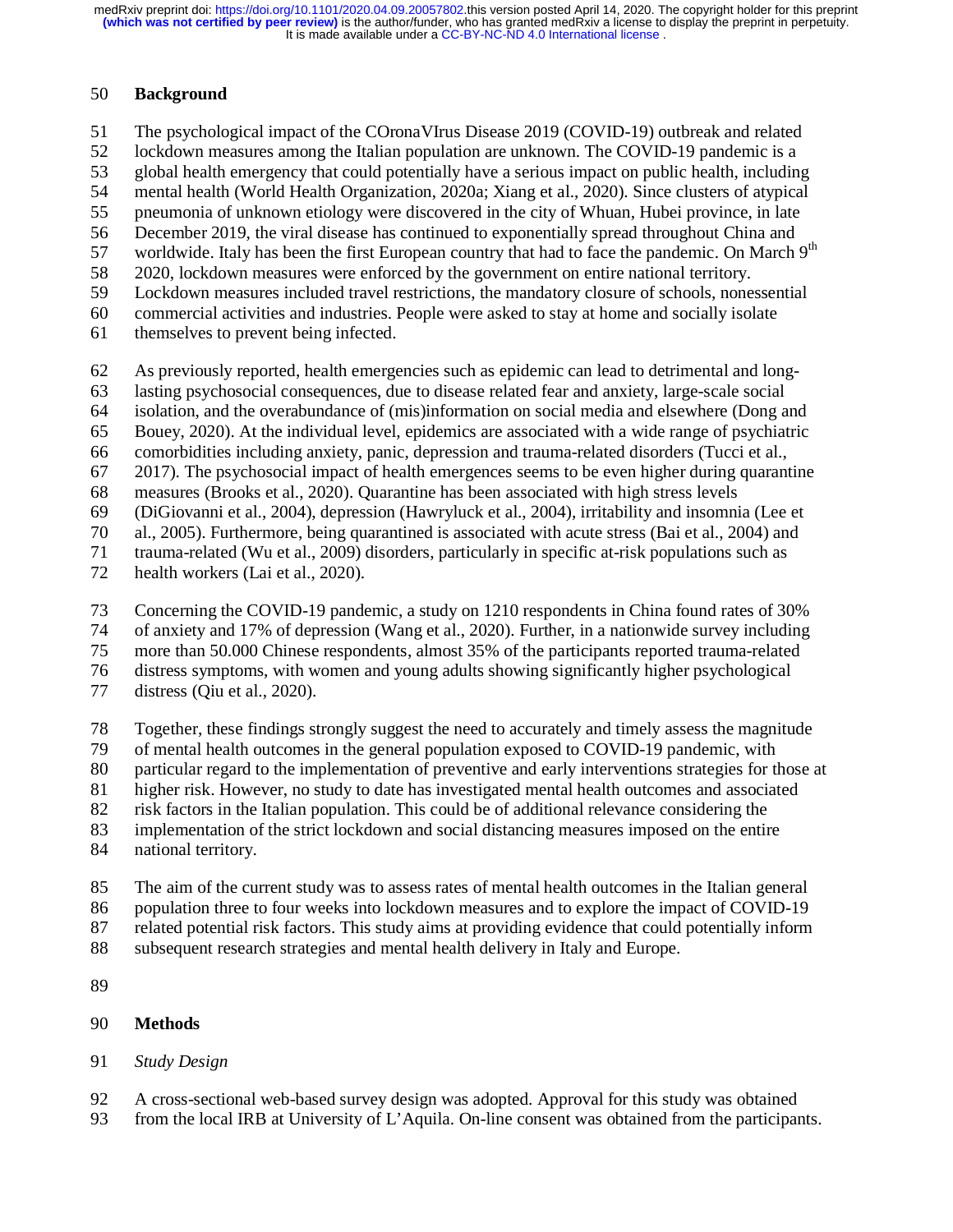It is made available under a [CC-BY-NC-ND 4.0 International license](http://creativecommons.org/licenses/by-nc-nd/4.0/) . medRxiv preprint doi: [https://doi.org/10.1101/2020.04.09.20057802.](https://doi.org/10.1101/2020.04.09.20057802)this version posted April 14, 2020. The copyright holder for this preprint<br>(which was not certified by peer review) is the author/funder, who has granted me

- 94 Participants were allowed to terminate the survey at any time they desired. The survey was
- 95 anonymous, and confidentiality of information was assured.
- 96 Data on mental health were collected between March  $27<sup>th</sup>$  and April  $6<sup>th</sup>$  2020 using an on-line
- 97 questionnaire spread throughout the internet, using sponsored social network advertisement
- 98 together with a snowball recruiting technique. The investigated timeframe corresponds to the
- 99 contagion peak in Italy, according to epidemiogical data confirmed by the World Health
- 100 Organization (World Health Organization, 2020). The survey was developed using the free
- 101 software Google Forms<sup>®</sup>.
- 102
- 103 *Participants*
- 104 All Italian citizens  $\geq$  18 years were eligible. A total of 18147 individuals completed the questionnaire, of which 14447 (79.6%) women, median age was 38 (IQR=23). Because
- questionnaire, of which  $14447$  (79.6%) women, median age was 38 (IQR=23). Because of the
- 106 web-based design, no response rate could be estimated as it was not possible to estimate how
- 107 many persons were reached by social network advertisement.
- 108
- 109 *Mental health outcomes*

110 Post-Traumatic Stress Symptoms (PTSS), depression, anxiety, insomnia, perceived stress and

111 adjustment disorder symptoms (ADS) were assessed using the Italian versions of the following 112 instruments and cut-offs or scoring:

- 113 the Global Psychotrauma Screen, post-traumatic stress symptoms subscale (GPS-PTSS) 114 (Olff et al. *in press*): PTSS were considered of clinical relevance if more than 3 out of five 115 5 symptoms were reported as present;
- 116 the 9-item Patient Health Questionnaire (PHO-9) (Spitzer et al., 1999), using the cut-off 117 for severe depression at  $\ge$ 15;<br>118 • the 7-item Generalized Anxie
- 118 the 7-item Generalized Anxiety Disorder scale (GAD-7) (Spitzer et al., 2006), using the 119 cut-off for severe anxiety at  $\ge$ 15;<br>120 • the 7-item Insomnia Severity Inde
- 120• the 7-item Insomnia Severity Index (ISI) (Morin et al., 2011), using the cut-off at  $\geq$ 22 for severe insomnia: severe insomnia:
- 122 the 10-item Perceived Stress Scale (PSS) (Cohen and Hoberman, 1983), using a quartile 123 split to separate the higher quartile from the remaining participants;
- 124 the International Adjustment Disorder Questionnaire (IADQ) (Shevlin et al., 2020), using 125 the standard scoring system. IADQ comprises a brief checklist of potentially stressful 126 events, such as financial, work, health or housing problems. The IADQ checklist was 127 modified in order to ascertain if the reported problem was due to COVID-19. ADS were 128 rated as present if a stressful life event correlated to COVID-19 was present, together with 129 preoccupation and failure to adapt symptoms and a relevant impact on global functioning.
- 130
- 131 *Independent variables*
- 132 Standardized age, gender and region of residence (Northern Italy: Aosta Valley, Piedmont,
- 133 Liguria, Lombardy, Trentino-Alto Adige, Veneto, Friuli-Venezia Giulia, Emilia-Romagna;
- 134 Central Italy: Tuscany, Umbria, Marche, Lazio; Southern Italy: Abruzzo, Molise, Apulia,
- 135 Campania, Basilicata, Calabria, Sicily and Sardinia) were inserted as independent variables.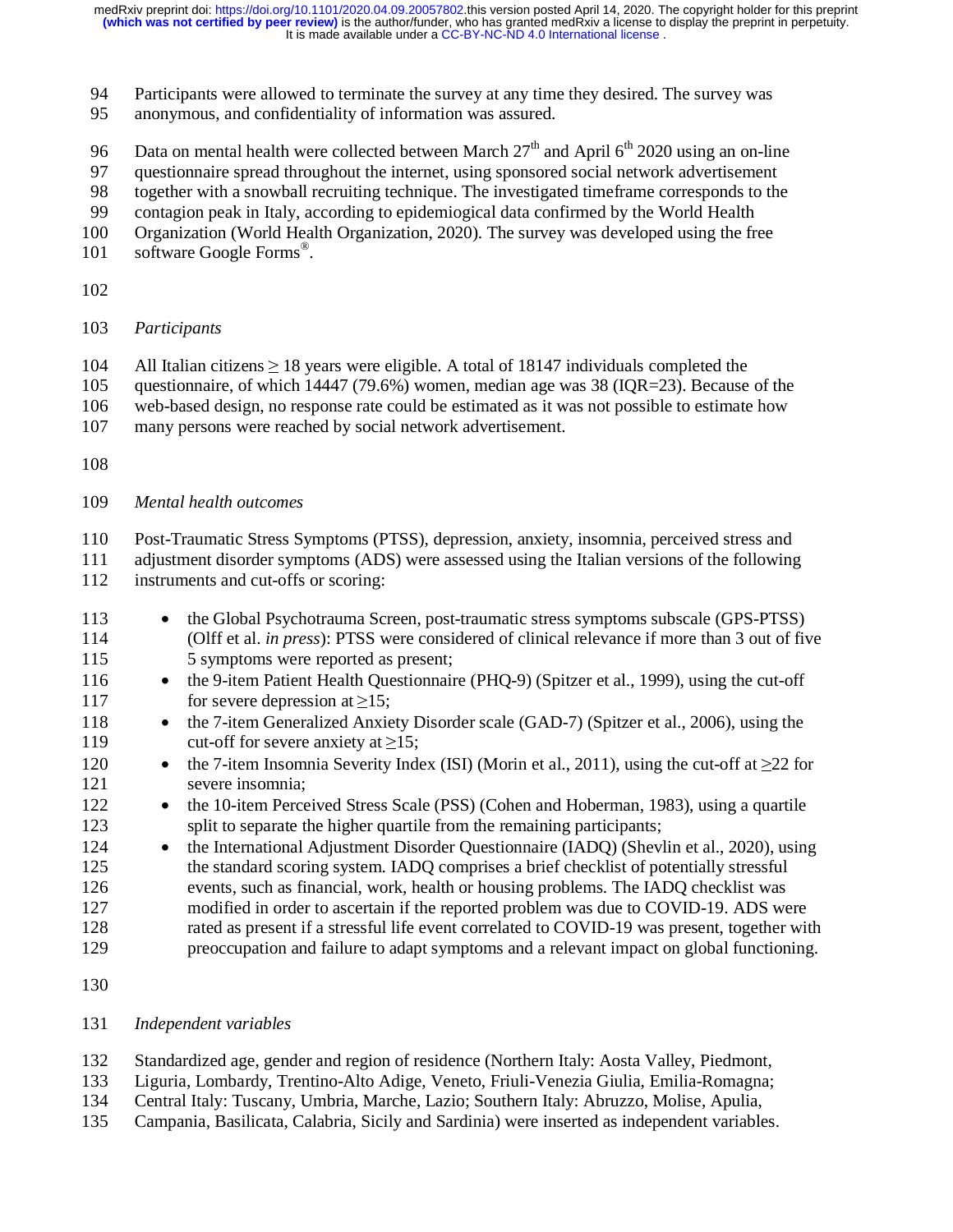- 136 Region of residence was inserted in order to account for the different incidence of COVID-19
- 137 among Italian regions. COVID-19 related independent variables were: 1) being under quarantine
- 138 either because infected or in close proximity to infected people; 2) any changes in working
- 139 activity compared to "working as usual" (e.g., smart-working, working activity discontinued due
- 140 to lockdown measures, higher workload due to COVID-19); 3) having a loved one infected,
- 141 hospitalized or deceased due to COVID-19; 4) any stressful events comprised in the IDAQ 142 checklist, purposely modified in order to capture only stressful events due to COVID-19. The
- 143 IADQ checklist comprises 8 questions about any potential stressful life event occurred in the
- 144 recent past, with a yes/no response, including financial, working, educational, housing,
- 145 relationship, own or loved one' s health and caregiving problems. In order to separate COVID-19
- 146 related stressful life events from non-COVID-19 related events, responses to the checklist were
- 147 modified as follows: "no"; "yes"; "yes, due to COVID-19". Responses were collapsed in a binary
- 148 variable where 1="any stressful life evet only if due to COVID-19" and 0="no stressful life events
- 149 or presence of a stressful life event not due to COVID-19".
- 150
- 151 *Confounders*

152 A history of childhood trauma and any previous mental illness, as assessed by the dedicated GPS

- 153 module; education level, occupation (employed, unemployed, student, retired) and being in a 154 relationship.
- 155
- 156 *Statistical Analysis*

157 Frequency analysis were performed in order to ascertain the prevalence of each outcome,

- 158 separately for Northern, Central and Southern Italy.
- 159 A seemingly-unrelated multivariate logistic regression model was fitted in order to explore the
- 160 impact of the proposed covariates and confounders on the selected outcomes. Seemingly unrelated

161 regression models are systems of equations that allow to jointly model several outcomes,

- 162 assuming correlation among their errors. Because of the very low missing data rates (<3%),
- 163 missing data were treated with listwise deletion in regression analysis.
- 164 Data analysis was performed using Stata v.  $16^{\circ}$  (StataCorp). Seemingly unrelated logistic
- 165 regression was performed using the -suest- postestimation command after running a panel of
- 166 logistic regressions.
- 167
- 168 **Results**
- 169 Socio-demographic characteristics of the sample, along with rates of mental health outcomes, are

170 reported in Table 1. Of the 18147 respondents, 6666 (37.14%) reported  $\geq$ 3/5 PTSS, with a median total GPS symptom score of 7 (IQR=6, range 0-17); 3099 respondents (17.3%) reported severe

- total GPS symptom score of 7 (IQR=6, range 0-17); 3099 respondents (17.3%) reported severe
- 172 depressive symptoms, with a PHQ total median score of 8 (IQR=6, range 0-17); 3732 (20.8%)
- 173 respondents reported severe anxiety symptoms, with GAD median score of 8 (range 0-21,
- 174 IQR=10); 1306 (7.3%) respondents reported severe insomnia symptoms, with ISI median total
- 175 score of 10 (range 0-28, IQR=12); PSS total score median was 25 (range 4-44, IQR=13),  $75^{\text{th}}$
- 176 percentile was 31, with 3933 (21.9%) respondents scoring above this threshold; 4129 (23.0%)
- 177 respondents reported a IADQ scoring compatible with the suspect of a presence of an adjustment
- 178 disorder.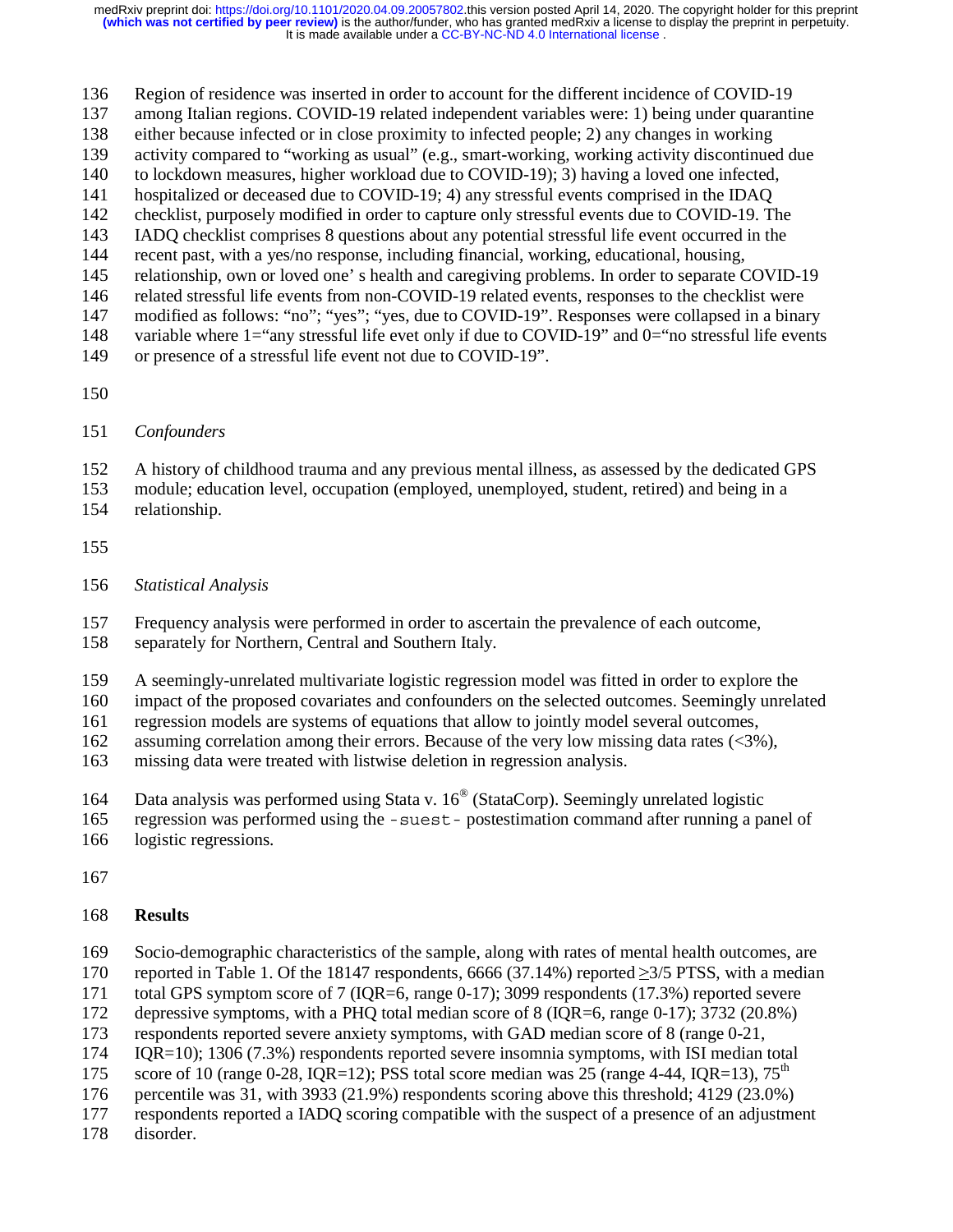179 Seemingly unrelated logistic regression analyses are reported in Table 2. Being a woman was 180 associated with all of the selected outcomes (PTSS: OR=2.12 [1.94, 2.31]; depression: OR=1.39 181 [1.24, 1.56]; anxiety: OR=1.77 [1.59, 1.97]; perceived stress: OR=2.06 [1.85, 2.30]; insomnia: 182 OR=1.50 [1.26, 1.78]; adjustment disorder: OR=1.64 [1.45, 1.84]). Younger age was associated 183 with PTSS, depression, anxiety and perceived stress (respectively: OR=1.49 [1.39, 1.60]; 1.55 184 [1.42, 1.69]; 1.72 [1.59, 1.87]; 1.76 [1.62, 1.90]). Compared to Northern Italy, participants from 185 Southern Italy showed higher odds of all of the selected outcomes, except for ADS (PTSS: 186 OR=1.36 [1.26, 1.47]; depression: OR=1.25 [1.13, 1.37]; anxiety: OR=1.29 [1.18, 1.41]; 187 perceived stress: OR=1.20 [1.10, 1.32]; insomnia: OR=1.41 [1.24, 1.62]). Being under quarantine 188 because infected or in close proximity to infected people was associated with PTSS, Anxiety and 189 ADS (respectively: OR=1.74 [1.21,2.49]; 1.52 [1.05,2.22]; 2.28 [1.44,3.61]). Having experienced 190 a stressful life event due to COVID-19, as assessed by the modified IADQ checklist, was 191 associated with all of the selected outcomes (PTSS: OR=1.46 [1.37,1.56]; depression: OR=1.58 192 [1.45,1.72]; anxiety: OR=1.64 [1.51,1.78]; perceived stress: OR=1.82 [1.68,1.97]; insomnia: 193 OR=1.58 [1.40,1.79]). OR of IADQ-Checklist on ADS was not estimated due to the perfect 194 prediction, because having an IADQ checklist event is a prerequisite for having a suspected 195 Adjustment Disorder. Working activity discontinued due to COVID-19 was associated with all of 196 the selected outcomes except for ADS (PTSS: OR=1.15 [1.05,1.27]; depression: OR=1.40 197 [1.23,1.59]; anxiety: OR=1.16 [1.03,1.31]; perceived stress: OR=1.19 [1.06,1.34]; insomnia: 198 OR=1.22 [1.03,1.46]), while working more than usual due to the COVID-19 was associated with 199 PTSS, perceived stress and ADS (respectively: OR= 1.42 [1.18,1.71]; 1.71 [1.38,2.12]; 1.39 200 [1.04,1.87]). Having a loved one deceased by COVID-19 was associated with PTSS (OR=1.68 201 [1.30,2.16]), depression (OR=1.41 [1.03,1.93]), perceived stress (OR=1.34 [1.01, 1.78], insomnia 202 (OR=1.74 [1.18, 2.54]), while having a loved one diagnosed with COVID-19 was associated with 203 PTSS (OR=1.22 [1.05, 1.42]).

204

#### 205 **Discussion**

206 In this study, we report for the first time on the mental health outcomes related to COVID-19 207 outbreak and related lockdown measures on the general population in Italy. To the best of our 208 knowledge, this is the first study to report on mental health outcomes related to the COVID-19 209 outbreak in Europe on such a large sample size. This study shows relatively high rates of PTSS,<br>210 Depression, Anxiety, Insomnia, Perceived stress and ADS, with young women having higher od 210 Depression, Anxiety, Insomnia, Perceived stress and ADS, with young women having higher odds 211 of endorsing a mental health outcome. These outcomes were associated with a number of COVID-212 19-related risk factors, including being under quarantine, having a loved one deceased by COVID-213 19, working activity discontinued due to lockdown measures, or experiencing other stressful 214 events (i.e. working, financial, relationship or housing problems) due to the pandemic or 215 lockdown measures. These findings were adjusted for previous psychiatric illness and a history of 216 childhood trauma, suggesting that the COVID-19 pandemic is exerting an independent effect on 217 the population mental health.

218

#### 219 *Previous literature*

220 Compared to an early report on the mental health outcomes related to COVID-19 in China on

221 1210 respondents (Wang et al., 2020), we found lower rates of anxiety, similar rates of depression

222 and higher levels of perceived stress, notwithstanding differences in assessment tools. The

223 negative association with age and the positive association with female gender was confirmed,

- 224 suggesting that young women may be at heightened risk for mental disorders. Compared to
- 225 another large web-based survey from China on 52730 respondents that evaluated peritraumatic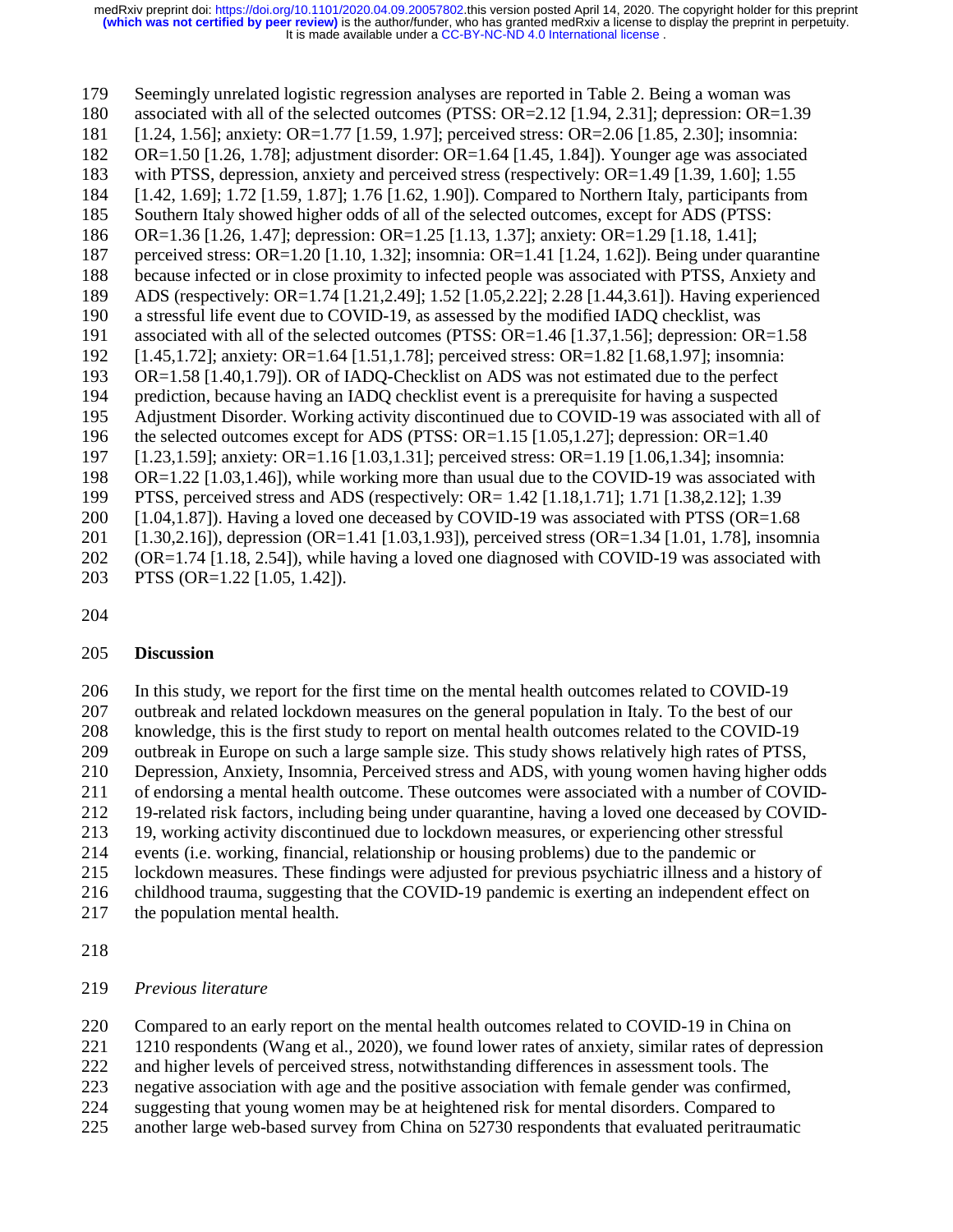226 stress-related symptoms, we found similar rates of PTSS (Qiu et al., 2020). Another study on 285 participants from hardest-hit Hubei province found substantially lower rates of PTSS, around 7%

227 participants from hardest-hit Hubei province found substantially lower rates of PTSS, around 7%

228 (Liu et al., 2020). Such disparities could be due to different assessment tools used and differences

229 in sample size. A study on 7143 medical students in China (Cao et al., 2020) found severe anxiety

230 rates, assessed as  $GAD \ge 15$ , to be 0.9%, compared to our 20.9%. This inconsistence could be due<br>231 to the particular population investigated, having a high education level. Indeed, higher education

231 to the particular population investigated, having a high education level. Indeed, higher education

- 232 was associated with better outcomes in our study. Furthermore, cultural, social and health care 233 system differences between China and Italy could explain differences in reported mental health
- 
- 234 outcomes.

235 Coherently with previous reports from China, female gender (Liu et al., 2020; Qiu et al., 2020;

236 Wang et al., 2020) and younger age (Qiu et al., 2020; Wang et al., 2020) were consistently

237 associated with higher risk for different mental health outcomes. If confirmed in other populations

238 worldwide, these findings could be of great importance for subsequent intervention strategy for 239 global mental health related to COVID-19.

240 *Relevance* 

241 Monitoring populations' mental health is critical during a pandemic, as generalized fear and fear-

242 induced over-reactive behaviour among the public could impede infection control (Dong and

243 Bouey, 2020). Further, the current strict lockdown measures and the home confinement of

244 unknown duration represent an unprecedented stressful event potentially leading to significant

245 long-term health costs. Epidemiological monitoring and targeted intervention should be therefore

246 timely implemented to prevent further mental health problems. Indeed, once the outbreak will be

247 over, its negative socio-economic consequences may have a detrimental effect on the population's 248 mental health, as suggested by our finding of an heightened risk of mental health issues due to

249 COVID-19 related working difficulties and by earlier studies related to the last economic crisis

250 (Wahlbeck et al., 2011).

- 251
- 252 *Limitations and future directions*

253 This study has some important limitations due to the sampling technique. Relying on social 254 networks voluntary recruitment and re-sharing could have introduced an important selection bias, 255 firstly excluding people not on social networks, and secondly introducing a self-selection bias, as 256 suggested by the highly unbalanced gender ratio observed. This latter bias could have affected 257 also two other large web-based surveys in China, that reported on samples with a 64.7% and 258 67.3% proportion of woman (Qiu et al., 2020; Wang et al., 2020). For these reasons, rates of 259 mental health outcomes should be interpreted with caution. Secondly, this survey was based on 260 self-report instruments that could introduce a systematic bias and return different rates compared

- 261 to interview-based measures.
- 262 This study has also several strengths, including a very large sample size and the sampling 263 timeframe that corresponded to the pandemic peak in Italy.
- 264 Future studies will need to monitor the trajectory of mental health outcomes, in order to define 265 mental health interventions at a population level.
- 266
- 267 **Conclusions**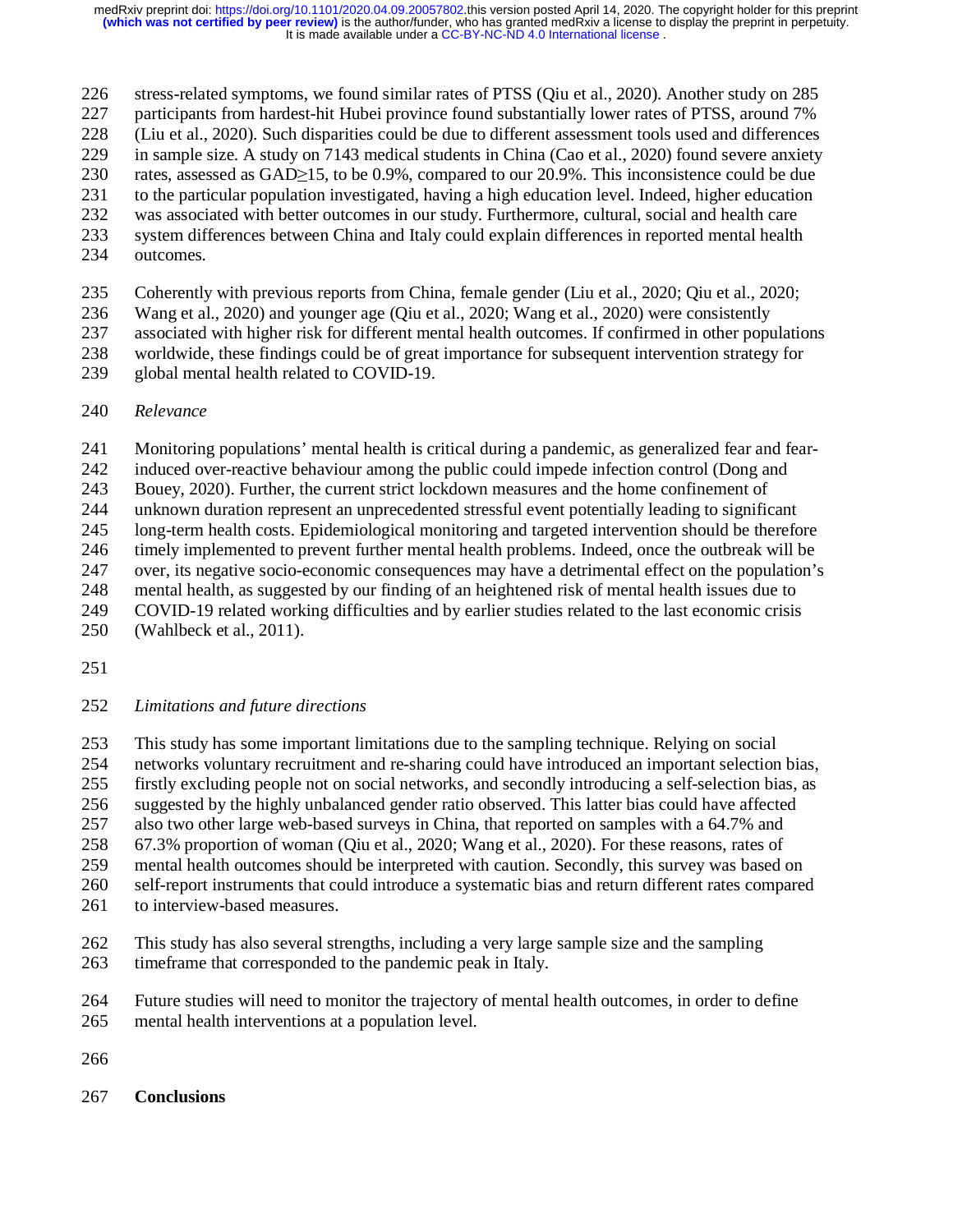268 We found high rates of negative mental health outcomes in the Italian general population three to

269 four weeks into the COVID-19 pandemic and lockdown measures. COVID-19 related factors

270 were associated with these outcomes independently from previous mental illness or childhood

271 trauma. These findings warrant further monitoring on the Italian population's mental health and

272 could serve to inform structured interventions in order to mitigate the impact on mental health of

- 273 the outbreak.
- 274

#### 275 **Authors contribution**

276 Conceptualization: RR, VS, FP, GDL; Methodology: RR; Formal Analysis: RR; Data Curation:

- 277 RR, SM, GDL; Writing Original Draft: RR, VS; Writing Review & Editing: RR, VS, DT,
- 278 ADM, FP, SM, CN, AR, AS, GDL.

## 279 **Funding**

280 No specific funding was granted for this study.

#### 281 **Acknowledgments**

282 This work is supported by Territori Aperti, a project founded by "Fondo Territori Lavoro e 283 Conoscenza CGIL CISL UIL".

#### 284 **Conflicts of interests**

285 The authors have no conflict of interest to disclose.

## 286 **Contribution to the field**

287 The COronaVIrus Disease 2019 (COVID-19) pandemic is a global health emergency that could 288 potentially have a serious impact on public health, including mental health. The psychological 289 impact of the COVID-19 outbreak and related lockdown measures among the Italian population 290 are unknown. In this web-based study, we report for the first time on the psychological impact of 291 COVID-19 outbreak on the general population in Italy. This study shows high rates of post-<br>292 traumatic symptoms, Depression, Anxiety, Insomnia, Perceived stress and Adjustment Disor 292 traumatic symptoms, Depression, Anxiety, Insomnia, Perceived stress and Adjustment Disorder 293 associated with a number of COVID-19-related risk factors. This study represents the first 294 European report on mental health in the time of the COVID-19, and it could have a strong impact 295 on subsequent research and clinical intervention strategy for global mental health related to 296 COVID-19.

297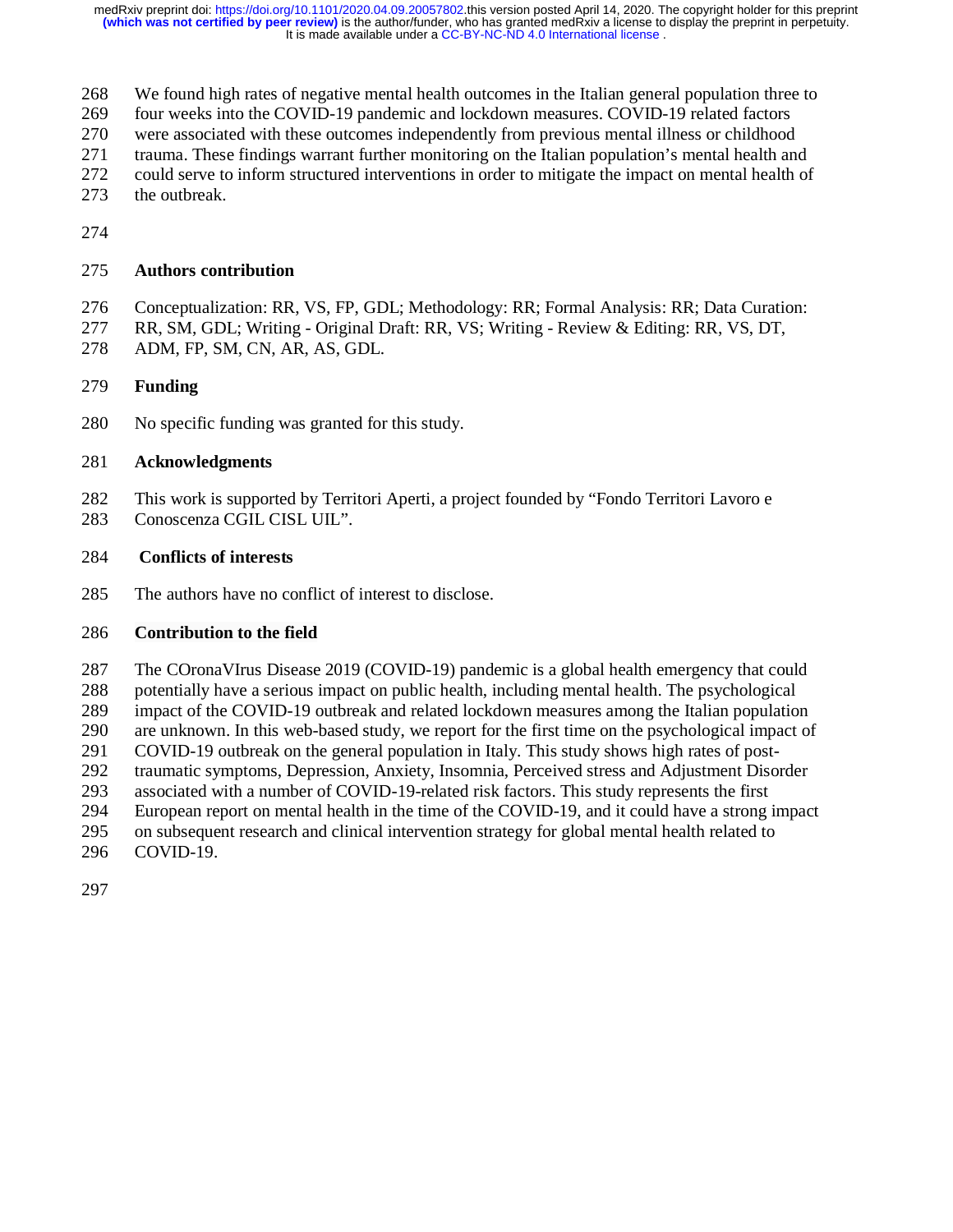#### 298

#### 299 **BIBLIOGRAPHY**

- 300 Bai, Y. M., Lin, C. C., Lin, C. Y., Chen, J. Y., Chue, C. M., and Chou, P. (2004). Survey of stress reactions among health care workers involved with the SARS outbreak. *Psychiatr. Serv.* 55, 1055–1057. 301 health care workers involved with the SARS outbreak. *Psychiatr. Serv.* 55, 1055–1057. 302 doi:10.1176/appi.ps.55.9.1055.
- 303 Brooks, S. K., Webster, R. K., Smith, L. E., Woodland, L., Wessely, S., Greenberg, N., et al. (2020). The psychological impact of quarantine and how to reduce it: rapid review of the evidence. *Lancet* 395, 304 psychological impact of quarantine and how to reduce it: rapid review of the evidence. *Lancet* 395, 912–920. 305 doi:10.1016/s0140-6736(20)30460-8.
- 306 Cao, W., Fang, Z., Hou, G., Han, M., Xu, X., Dong, J., et al. (2020). The psychological impact of the COVID-19 epidemic on college students in China. *Psychiatry Res.*, 112934. doi:10.1016/j.psychres.2020.112934. 307 epidemic on college students in China. *Psychiatry Res.*, 112934. doi:10.1016/j.psychres.2020.112934.
- 308 Cohen, S., and Hoberman, H. M. (1983). Positive Events and Social Supports as Buffers of Life Change Stress1. *J.*  309 *Appl. Soc. Psychol.* 13, 99–125. doi:10.1111/j.1559-1816.1983.tb02325.x.
- 310 DiGiovanni, C., Conley, J., Chiu, D., and Zaborski, J. (2004). Factors influencing compliance with quarantine in 311 Toronto during the 2003 SARS outbreak. *Biosecur. Bioterror.* 2, 265–272. doi:10.1089/bsp.2004.2.265. 311 Toronto during the 2003 SARS outbreak. *Biosecur. Bioterror.* 2, 265–272. doi:10.1089/bsp.2004.2.265.
- 312 Dong, L., and Bouey, J. (2020). Public Mental Health Crisis during COVID-19 Pandemic, China. *Emerg. Infect. Dis.* 313 26. doi:10.3201/eid2607.202407.
- 314 Hawryluck, L., Gold, W. L., Robinson, S., Pogorski, S., Galea, S., and Styra, R. (2004). SARS control and<br>315 sychological effects of quarantine, Toronto, Canada. *Emerg. Infect. Dis.* 10, 1206–1212. 315 psychological effects of quarantine, Toronto, Canada. *Emerg. Infect. Dis.* 10, 1206–1212. 316 doi:10.3201/eid1007.030703.
- 317 Lai, J., Ma, S., Wang, Y., Cai, Z., Hu, J., Wei, N., et al. (2020). Factors Associated With Mental Health Outcomes Among Health Care Workers Exposed to Coronavirus Disease 2019. *JAMA Netw. open* 3, e203976. 318 Among Health Care Workers Exposed to Coronavirus Disease 2019. *JAMA Netw. open* 3, e203976. 319 doi:10.1001/jamanetworkopen.2020.3976.
- 320 Lee, S., Chan, L. Y. Y., Chau, A. M. Y., Kwok, K. P. S., and Kleinman, A. (2005). The experience of SARS-related stigma at Amoy Gardens. *Soc. Sci. Med.* 61, 2038–2046. doi:10.1016/j.socscimed. 2005.04.010. 321 stigma at Amoy Gardens. *Soc. Sci. Med.* 61, 2038–2046. doi:10.1016/j.socscimed.2005.04.010.
- 322 Liu, N., Zhang, F., Wei, C., Jia, Y., Shang, Z., Sun, L., et al. (2020). Prevalence and predictors of PTSS during<br>323 COVID-19 Outbreak in China Hardest-hit Areas: Gender differences matter. *Psychiatry Res.*, 112921. 323 COVID-19 Outbreak in China Hardest-hit Areas: Gender differences matter. *Psychiatry Res.*, 112921. 324 doi:10.1016/j.psychres.2020.112921.
- 325 Morin, C. M., Belleville, G., Bélanger, L., and Ivers, H. (2011). The Insomnia Severity Index: Psychometric 326 Indicators to Detect Insomnia Cases and Evaluate Treatment Response. *Sleep* 34, 601–608. 326 Indicators to Detect Insomnia Cases and Evaluate Treatment Response. *Sleep* 34, 601–608. doi:10.1093/sleep/34.5.601.
- 328 Olff, M., Aakvaag, H. F., Brewer, D., Elmore Borbon, D. L., Hyland, P., Kassam-Adams, N., et al. Screening for consequences of trauma an update on the Global Collaboration on Traumatic Stress. *In press. Eur. J.* 329 consequences of trauma – an update on the Global Collaboration on Traumatic Stress. *In press. Eur. J.*  330 *Psychotraumatol.* 11.
- Qiu, J., Shen, B., Zhao, M., Wang, Z., Xie, B., and Xu, Y. (2020). A nationwide survey of psychological distress<br>332 among Chinese people in the COVID-19 epidemic: Implications and policy recommendations. *Gen. Psychi*<br>33, 332 among Chinese people in the COVID-19 epidemic: Implications and policy recommendations. *Gen. Psychiatry* 333 33, 19–21. doi:10.1136/gpsych-2020-100213.
- 334 Shevlin, M., Hyland, P., Ben-Ezra, M., Karatzias, T., Cloitre, M., Vallières, F., et al. (2020). Measuring ICD-11 335 adjustment disorder: the development and initial validation of the International Adjustment Disorder 336 Questionnaire. *Acta Psychiatr. Scand.* doi:10.1111/acps.13126. 336 Questionnaire. *Acta Psychiatr. Scand.* doi:10.1111/acps.13126.
- 337 Spitzer, R. L., Kroenke, K., Williams, J. B. W., and Löwe, B. (2006). A Brief Measure for Assessing Generalized Anxiety Disorder. Arch. Intern. Med. 166, 1092. doi:10.1001/archinte.166.10.1092. 338 Anxiety Disorder. *Arch. Intern. Med.* 166, 1092. doi:10.1001/archinte.166.10.1092.
- 339 Spitzer, R. L., Kroken, K., and Williams, J. B. (1999). Validation and Utility of a Self-Report Version of PRIME-MD:<br>340 The PHO Primary Care Study. Primary Care Evaluation of Mental Disorders. Patient Health Ouestionn 340 The PHQ Primary Care Study. Primary Care Evaluation of Mental Disorders. Patient Health Questionnaire.<br>341 JAMA 282, 1737. doi:10.1001/jama.282.18.1737. 341 *JAMA* 282, 1737. doi:10.1001/jama.282.18.1737.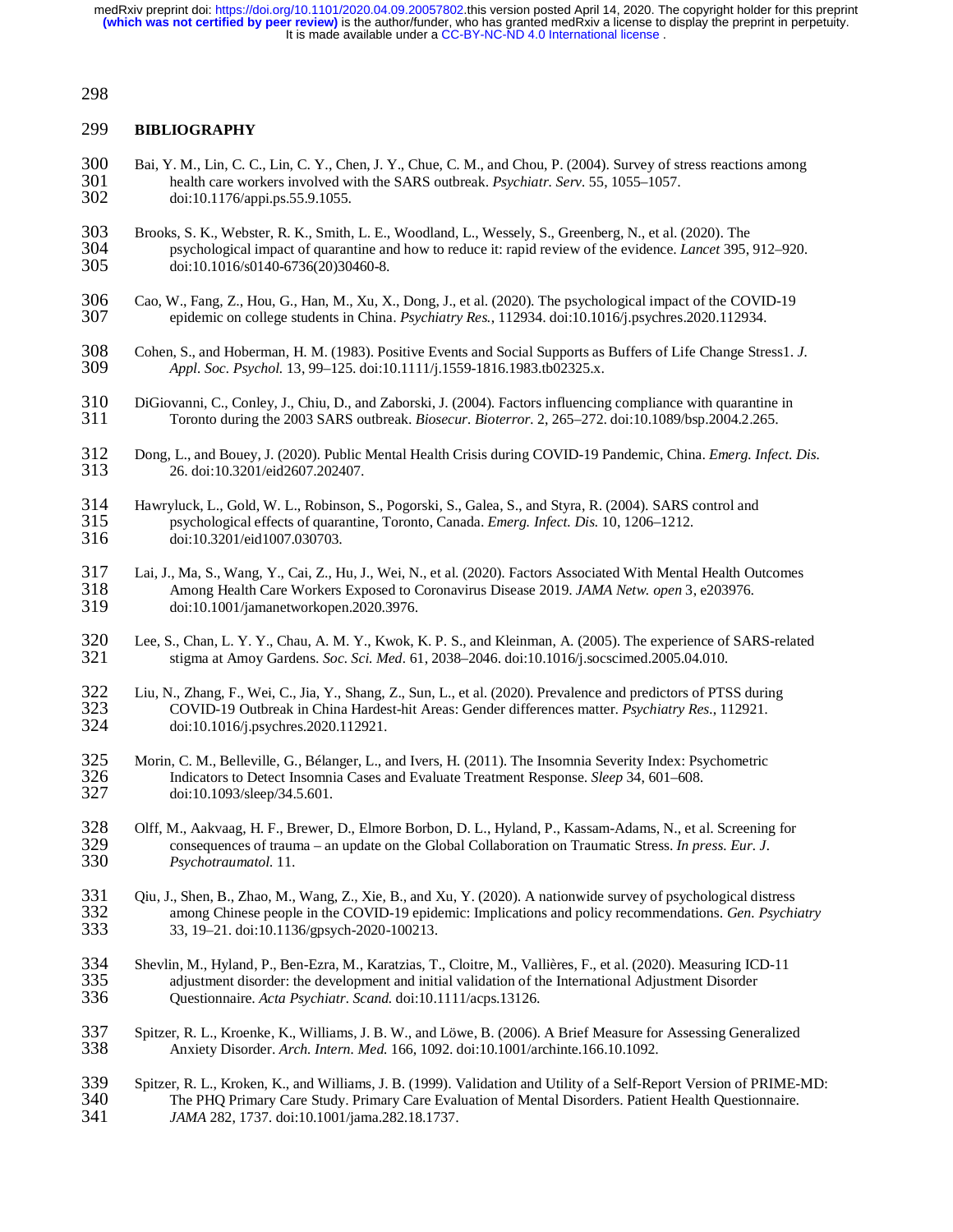- 342 Tucci, V., Moukaddam, N., Meadows, J., Shah, S., Galwankar, S. C., and Bobby Kapur, G. (2017). The forgotten plague: Psychiatric manifestations of ebola, zika, and emerging infectious diseases. J. Glob. Infect. Dis. 9, 343 plague: Psychiatric manifestations of ebola, zika, and emerging infectious diseases. *J. Glob. Infect. Dis.* 9, 151–
- 344 156. doi:10.4103/jgid.jgid\_66\_17.
- 345 Wahlbeck, K., Anderson, P., Basu, S., McDaid, D., and Stuckler, D. (2011). Impact of economic crises on mental health. World Health. health. World Health.
- 347 Wang, C., Pan, R., Wan, X., Tan, Y., Xu, L., Ho, C. S., et al. (2020). Immediate Psychological Responses and 348 Associated Factors during the Initial Stage of the 2019 Coronavirus Disease (COVID-19) Epidemic amo 348 Associated Factors during the Initial Stage of the 2019 Coronavirus Disease (COVID-19) Epidemic among the 349 General Population in China. *Int J Env. Res Public Heal.* 17. doi:10.3390/ijerph17051729. 349 General Population in China. *Int J Env. Res Public Heal.* 17. doi:10.3390/ijerph17051729.
- 350 World Health Organization (2020a). Mental Health and Psychosocial Considerations During COVID-19 Outbreak.
- 351 World Health Organization (2020b). World Health Organization COVID-19. Available at: https://who.sprinklr.com/.
- 352 Wu, P., Fang, Y., Guan, Z., Fan, B., Kong, J., Yao, Z., et al. (2009). The psychological impact of the SARS epidemic 353 on hospital employees in China: Exposure, risk perception, and altruistic acceptance of risk. *Can. J. Psychiatry* 354 54, 302–311. doi:10.1177/070674370905400504.
- 355 Xiang, Y.-T., Yang, Y., Li, W., Zhang, L., Zhang, Q., Cheung, T., et al. (2020). Timely mental health care for the 2019 novel coronavirus outbreak is urgently needed. The Lancet Psychiatry 7, 228–229. doi:10.1016/S2215 356 2019 novel coronavirus outbreak is urgently needed. *The Lancet Psychiatry* 7, 228–229. doi:10.1016/S2215- 0366(20)30046-8.
- 358

359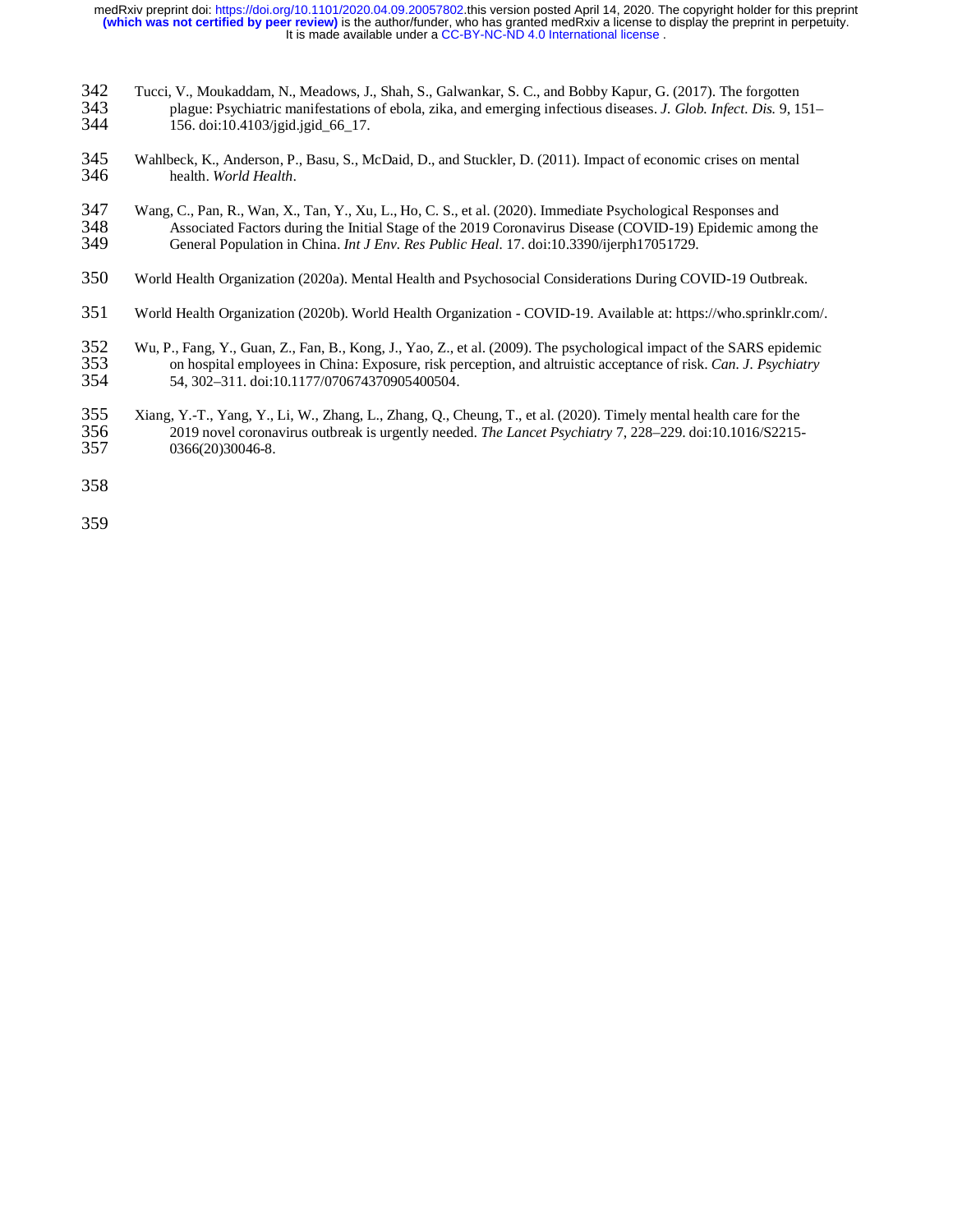It is made available under a [CC-BY-NC-ND 4.0 International license](http://creativecommons.org/licenses/by-nc-nd/4.0/) . medRxiv preprint doi: [https://doi.org/10.1101/2020.04.09.20057802.](https://doi.org/10.1101/2020.04.09.20057802)this version posted April 14, 2020. The copyright holder for this preprint<br>(which was not certified by peer review) is the author/funder, who has granted me

360

#### 361 **Table 1. Demographic characteristics and rates of mental health outcomes in the sample**

|                                | <b>Total</b>         | North                           | Centre                          | South                    |  |
|--------------------------------|----------------------|---------------------------------|---------------------------------|--------------------------|--|
|                                | No. / Median (%/IQR) | No. / Median $(\frac{96}{1QR})$ | No. / Median $(\frac{96}{10R})$ | No. / Median $(% / IOR)$ |  |
|                                |                      |                                 |                                 |                          |  |
| Age                            | 38(23)               | 38(23)                          | 38 (24)                         | 38(31)                   |  |
| Gender                         |                      |                                 |                                 |                          |  |
| Women                          | 14207 (79.5)         | 6310 (79)                       | 3729 (79.4)                     | 4168 (80.6)              |  |
| Men                            | 3653 (20.5)          | 1681 (21)                       | 966(20.6)                       | 1006 (19.4)              |  |
| Education                      |                      |                                 |                                 |                          |  |
| $\leq$ Undergraduate           | 8538 (47.8)          | 3770 (47.2)                     | 2243 (47.8)                     | 2525 (48.8)              |  |
| $\geq$ Postgraduate            | 7674 (43)            | 3411 (42.7)                     | 2112 (45)                       | 2151 (41.6)              |  |
| Lower education                | 1649(9.2)            | 810 (10.1)                      | 340 (7.2)                       | 499 (9.6)                |  |
| Occupation                     |                      |                                 |                                 |                          |  |
| Housewife                      | 1139(6.4)            | 367(4.6)                        | 244 (5.2)                       | 528 (10.2)               |  |
| Unemployed                     | 2094 (11.7)          | 793 (9.9)                       | 484 (10.3)                      | 817 (15.8)               |  |
| Employed                       | 10881 (60.9)         | 5349 (66.9)                     | 2867(61.1)                      | 2665 (51.5)              |  |
| Retired                        | 291(1.6)             | 124(1.6)                        | 77(1.6)                         | 90(1.7)                  |  |
| <b>Student</b>                 | 3456 (19.3)          | 1358 (17)                       | 1023 (21.8)                     | 1075 (20.8)              |  |
| <b>Currently on Quarantine</b> | 141(0.8)             | 101(1.3)                        | 21(0.5)                         | 19(0.4)                  |  |
| Working activity change        |                      |                                 |                                 |                          |  |
| As usual                       | 2320 (13.5)          | 977 (12.6)                      | 633 (14)                        | 710 (14.5)               |  |
| Smart-working                  | 6688 (38.9)          | 3088 (39.9)                     | 1847 (40.9)                     | 1753 (35.7)              |  |
| <b>Discontinued</b>            | 7500 (43.7)          | 3347 (43.2)                     | 1870 (41.4)                     | 2283 (46.5)              |  |
| More than usual                | 665 (3.9)            | 335(4.3)                        | 168(3.7)                        | 162(3.3)                 |  |
| Loved one's status             |                      |                                 |                                 |                          |  |
| None                           | 16312 (91.8)         | 6987 (87.6)                     | 4431 (94.7)                     | 4894 (95.5)              |  |
| Infected                       | 789 (4.4)            | 519(6.5)                        | 139(3)                          | 131(2.6)                 |  |
| Deceased                       | 253(1.4)             | 183(2.3)                        | 30(0.6)                         | 40(0.8)                  |  |
| Hospitalized                   | 424 (2.4)            | 284 (3.6)                       | 80(1.7)                         | 60(1.2)                  |  |
| GPS PTSS≥3                     | 6604 (37)            | 2876 (36)                       | 1560 (33.2)                     | 2168 (41.9)              |  |
| $PHQ \geq 15$                  | 3084 (17.3)          | 1349 (16.9)                     | 703(15)                         | 1032(20)                 |  |
| $GAD \ge 15$                   | 3700 (20.8)          | 1613 (20.2)                     | 854 (18.3)                      | 1233 (23.9)              |  |
| ISI $\geq 22$                  | 1301(7.3)            | 542 (6.8)                       | 280(6)                          | 479 (9.3)                |  |
| PSS 75th percentile            | 3895 (21.8)          | 1720 (21.5)                     | 918 (19.6)                      | 1257 (24.3)              |  |
| <b>ADS</b>                     | 4092 (22.9)          | 1900 (23.8)                     | 1032(22)                        | 1160 (22.4)              |  |

362 GPS: Global Psychotrauma Screen; PHQ: Patient Health Questionnaire; GAD: Generalized Anxiety Disorder scale; ISI: Insomnia severity Index; PSS: Perceived Stress Scale; ADS: Adjustment Disorder Symptom; IQR: Interquartile range.

364